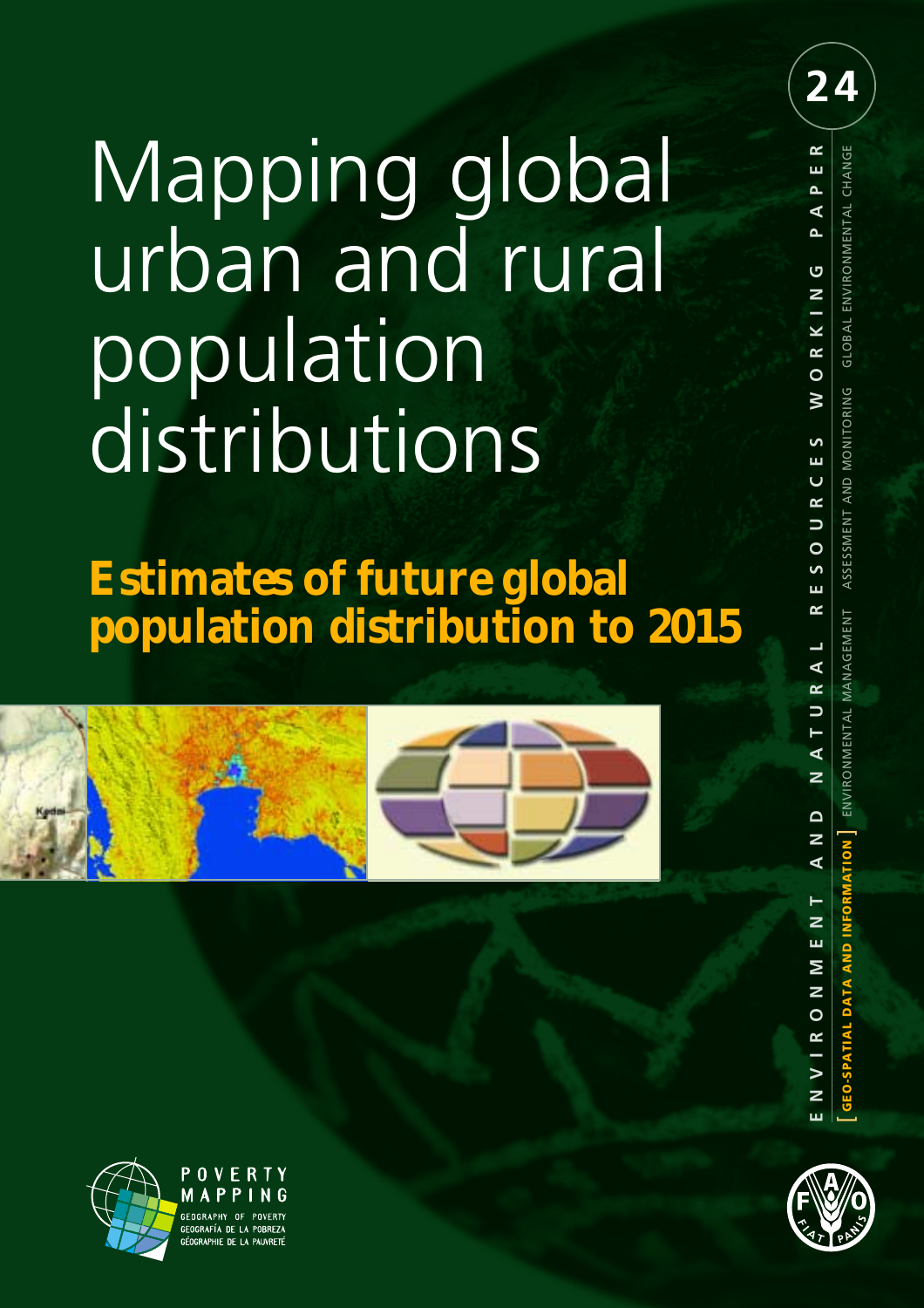## **Annex** Estimates of future global population distribution to 2015

Deborah Balk Melanie Brickman Bridget Anderson Francesca Pozzi Greg Yetman

**CIESIN** Columbia University PO Box 1000 Palisades, NY 10964

Please correspond with: dbalk@ciesin.columbia.edu

Acknowledgments for this annex

We thank Lisa Lukang, Mirella Salvatore, Barbara Huddleston and Ergin Ataman, in particular, for their contributions. This database and map was prepared as part of the FAO Poverty Mapping Project (GCP/INT/761/NOR) funded by the Government of Norway and also with the support from National Aeronautics and Space Administration (Contract NAS5-03117) to the Socioeconomic Data and Applications Center (SEDAC) at CIESIN. The data are freely available at the following sites: http://sedac.ciesin.columbia.edu/gpw

http://www.fao.org/geonetwork/srv/en/main.search http://povertymap.net/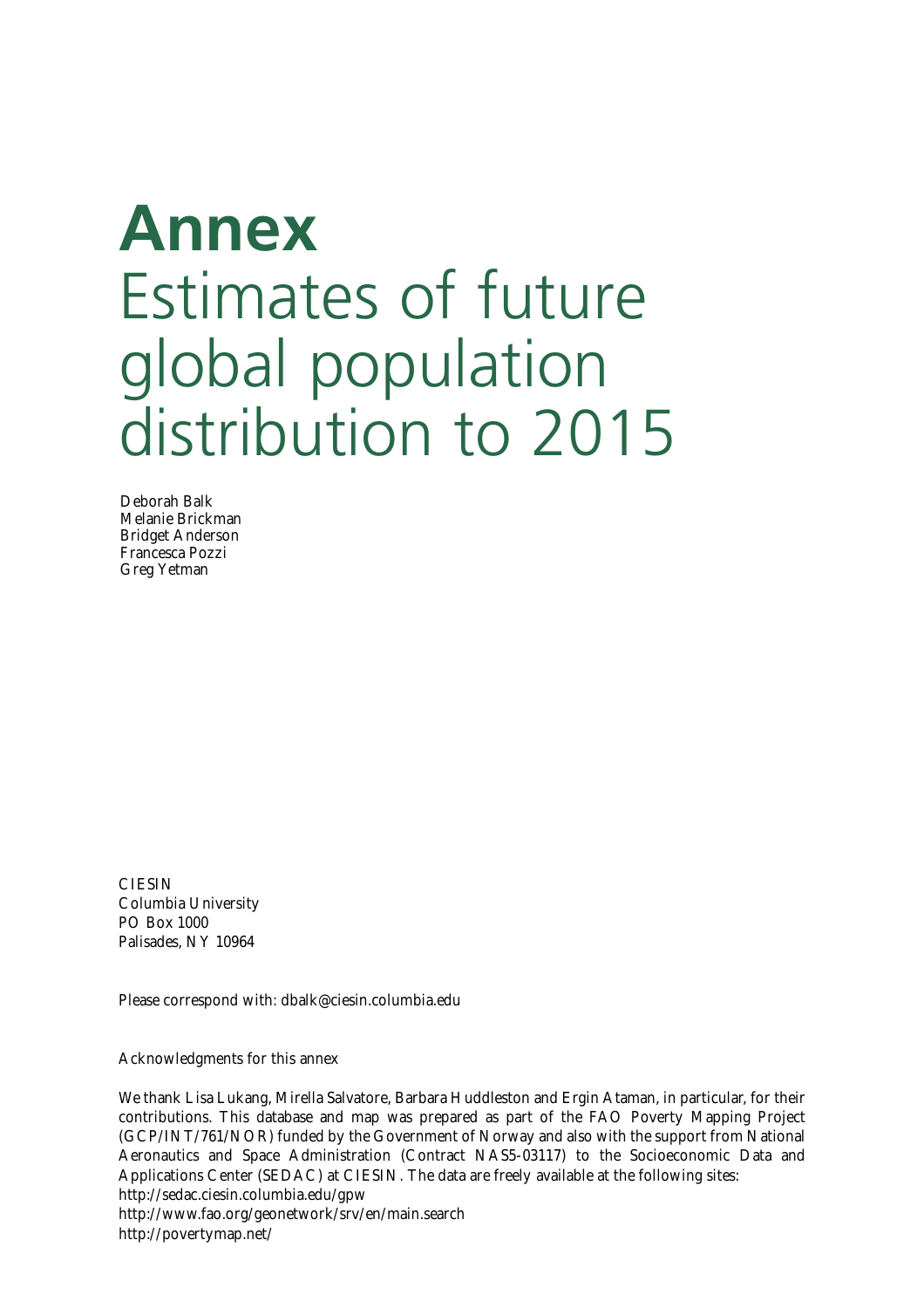#### DISCLAIMER FOR THIS ANNEX

The designations employed and the presentation of material in this information product do not imply the expression of any opinion whatsoever on the part of CIESIN or the Food and Agriculture Organization of the United Nations concerning the legal status of any country, territory, city or area or of its authorities, or concerning the delimitation of its frontiers or boundaries. Ideas contained in this document are solely those of the author and do not necessarily represent the views of CIESIN and FAO.

#### COPYRIGHT FOR THIS ANNEX

All rights reserved. Reproduction and dissemination of material in this information product for educational or other non-commercial purposes are authorized without any prior written permission from the copyright holders provided the source is fully acknowledged. Reproduction of material in this information product for resale or other commercial purposes is prohibited without written permission of the copyright holders. Applications for such permission should be addressed to CIESIN or the Chief, Publishing and Multimedia Service, Information Division, FAO, Viale delle Terme di Caracalla, 00100, Rome, Italy or by e-mail to copyright@fao.org.

**© FAO and The Trustees of Columbia University in the City of New York 2005**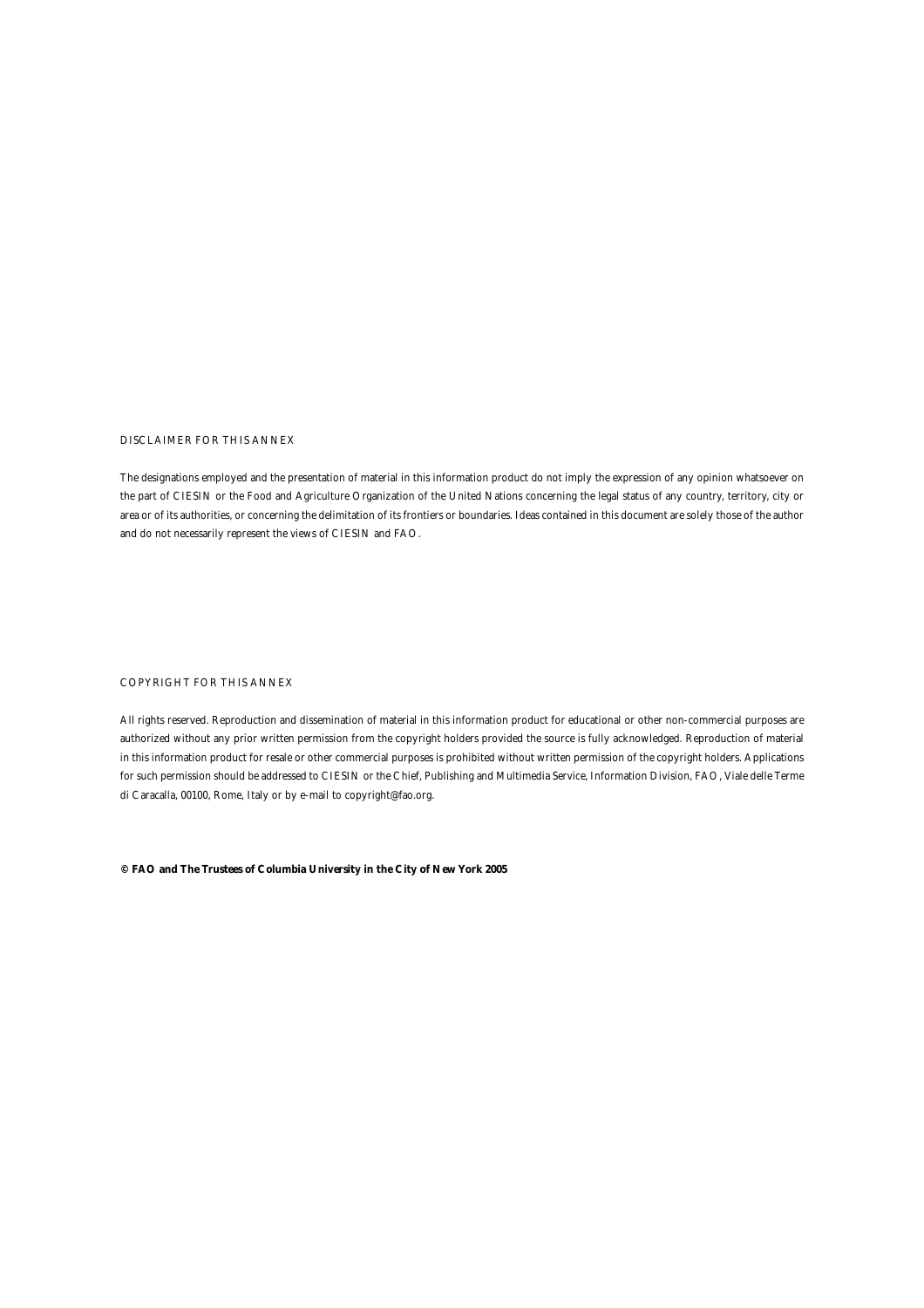## **1.INTRODUCTION**

There is considerable interest in the future distribution of human population. The United Nations Population Division produces biannual updates to its medium-term projections of population (UN, 2003) to insure that researchers and policy makers have the most recent information upon which to base their analysis and policies. The UN (and other projection–making organizations, see review in O'Neill *et al.*, 2001) project population at the national level only, despite the fact that there is evidence to believe that future population growth, on average, is more likely to occur in urban areas than rural ones (e.g. UN, 2002). A recent National Research Council study has called for much greater attention to be paid toward understanding spatial issues in understanding future urbanization (NRC, 2003). In the near term, however, there are no formal demographic forecasts of population that are spatially explicit. This exercise is a stop–gap measure to address a short-term scenario: If the current rates of population growth, as observed in the decade prior to 2000, continue for 15 years, what would the distribution of population look like in the year 2015?

The *Gridded Population of the World: Future Estimates, 2015 (GPW2015)* provides estimates of the world's population, by country and continent, for the year 2015 and converts the distribution of human population from sub-national units to a series of 2.5 arc-minute quadrilateral grids. This 2015 data product is entirely derived from the spatial and population input data used to construct the Gridded Population of the World version 3 (GPWv3) (CIESIN and CIAT, 2005). This is comprised of administrative boundary and associated population data.

The 2015 gridded population data was derived from almost 400,000 administrative units. For most countries of the world, roughly 75 percent of them, subnational estimates of population from the two most recent censuses (c. 1990 and 2000) were used as the basis of the extrapolation. Sub-national rates of growth for the 1990–2000 interval were then applied, in five–year increments, as described in more detail below. Population estimates are projected to the year 2015 using the same simple extrapolation methods as the GPWv3 and prior GPW databases (Deichmann, Balk and Yetman, 2001; Tobler *et al.*, 1997).

The purpose of our 2015 projection is to show a scenario of future spatial distribution for the population at a subnational resolution. However, it assumes a continuation of recent demographic patterns and is not suitable for generating national population totals in and of itself. The UN method for projecting population (UN, 2001) follows a cohortcomponent methodology and incorporates more information about the baseline population (e.g. age structure) and future population trends (e.g. expected fertility and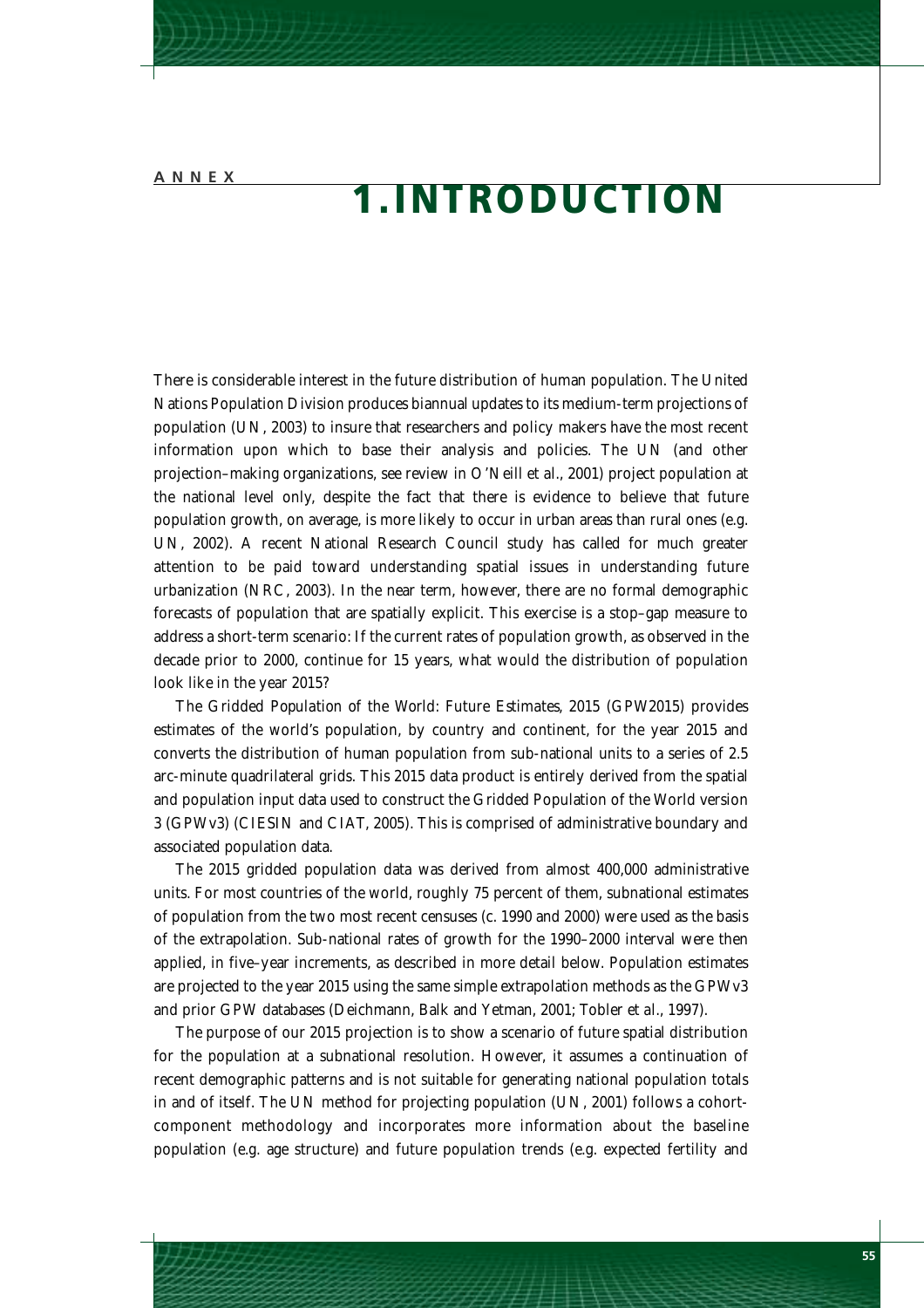mortality). Therefore, our 2015 total population estimates are adjusted at the national level to the United Nations 2015 population projections.

Hillingered

An adjustment factor (A) is applied to our administrative unit population totals (Pop<sub>NSO2015</sub>) via the following calculation, where Pop<sub>UN2015</sub> represents the UN medium variant projected population for 2015:

$$
A=1+\frac{(Pop_{\rm UN\,2015}-Pop_{\rm NSO\,2015})}{Pop_{\rm NSO\,2015}}
$$

The results of this method are shown in Map 1.1. As in the present, the most densely populated places are south and southeast Asia. Similarly, there are expected to be very densely populated regions of Africa (notably in Nigeria, and east Africa), in Brazil, parts of Central America (including an already dense Mexico City region) and North America (particularly the coastal portions of the urban north east and Los Angeles areas). Europe also continues to be densely populated.

**]**

 $\circ$ 

 $\Rightarrow$  $\frac{8}{1}$ 

 $\frac{5}{2}$  $\overline{\phantom{a}}$  $\overline{z}$  $\circ$ i.  $\triangleleft$  $\overline{a}$  $\overline{a}$  $\circ$  $\overline{a}$  $\triangleleft$  $\alpha$  $\Rightarrow$  $\alpha$  $\overline{a}$ z  $\triangleleft$  $\overline{z}$  $\triangleleft$  $\overline{a}$  $\frac{1}{2}$ 

MAPPING GLOBAL URBAN AND RURAL POPULATION DISTRIBUTIONS **[ MAPPING GLOBAL URBAN AND RURAL POPULATION DISTRIBUTIONS** 

 $\triangleleft$  $\bullet$  $\circ$  $\circ$  $\circ$  $\frac{2}{1}$ 

 $\mathsf{\Sigma}$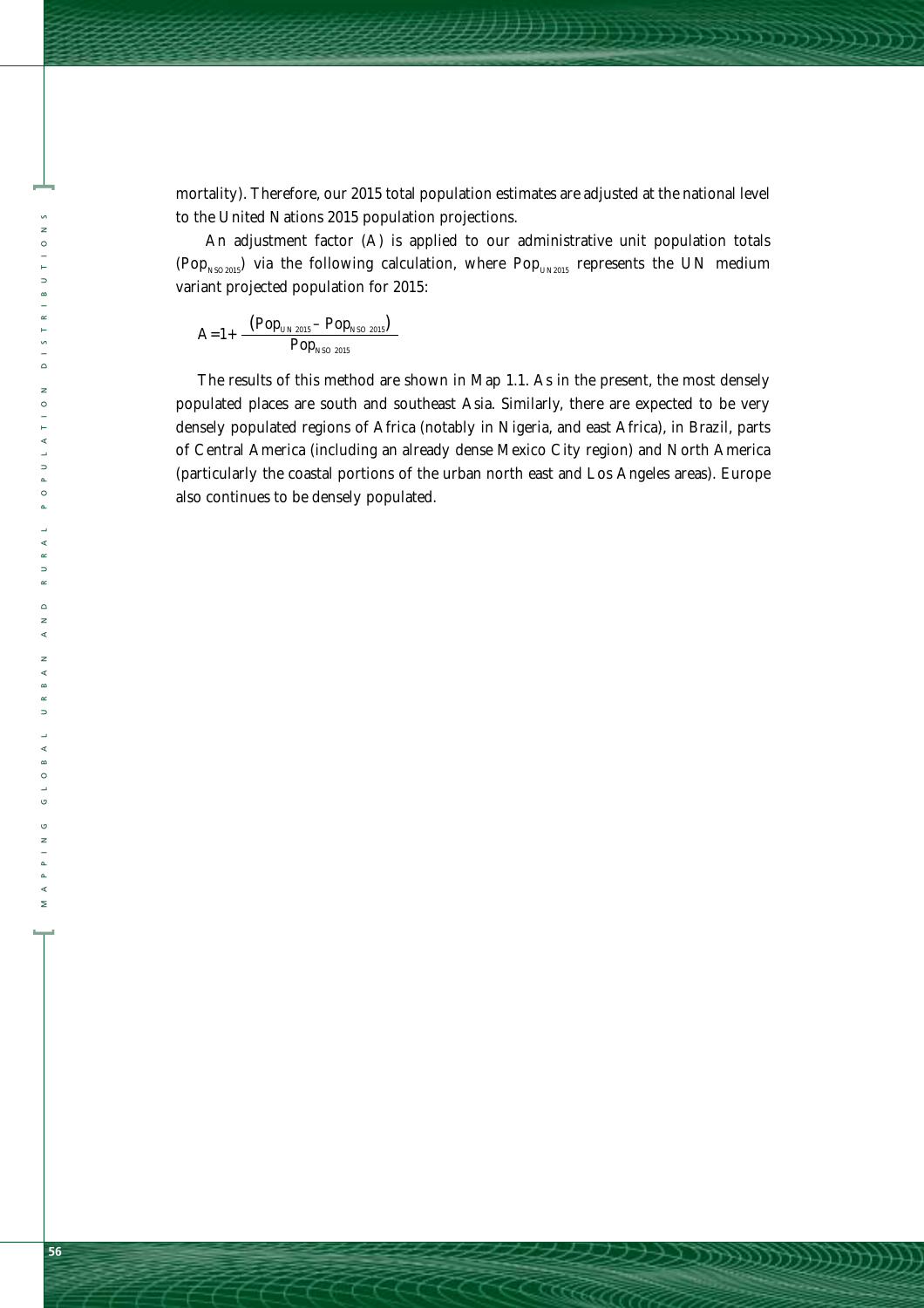MAP 1.1

**Global population density in 2015**



*Source:* Center for International Earth Science Information Network (CIESIN), Columbia University; Food and Agricultural Organization (FAO) and Centro Internacional de Agricultura Tropical (CIAT)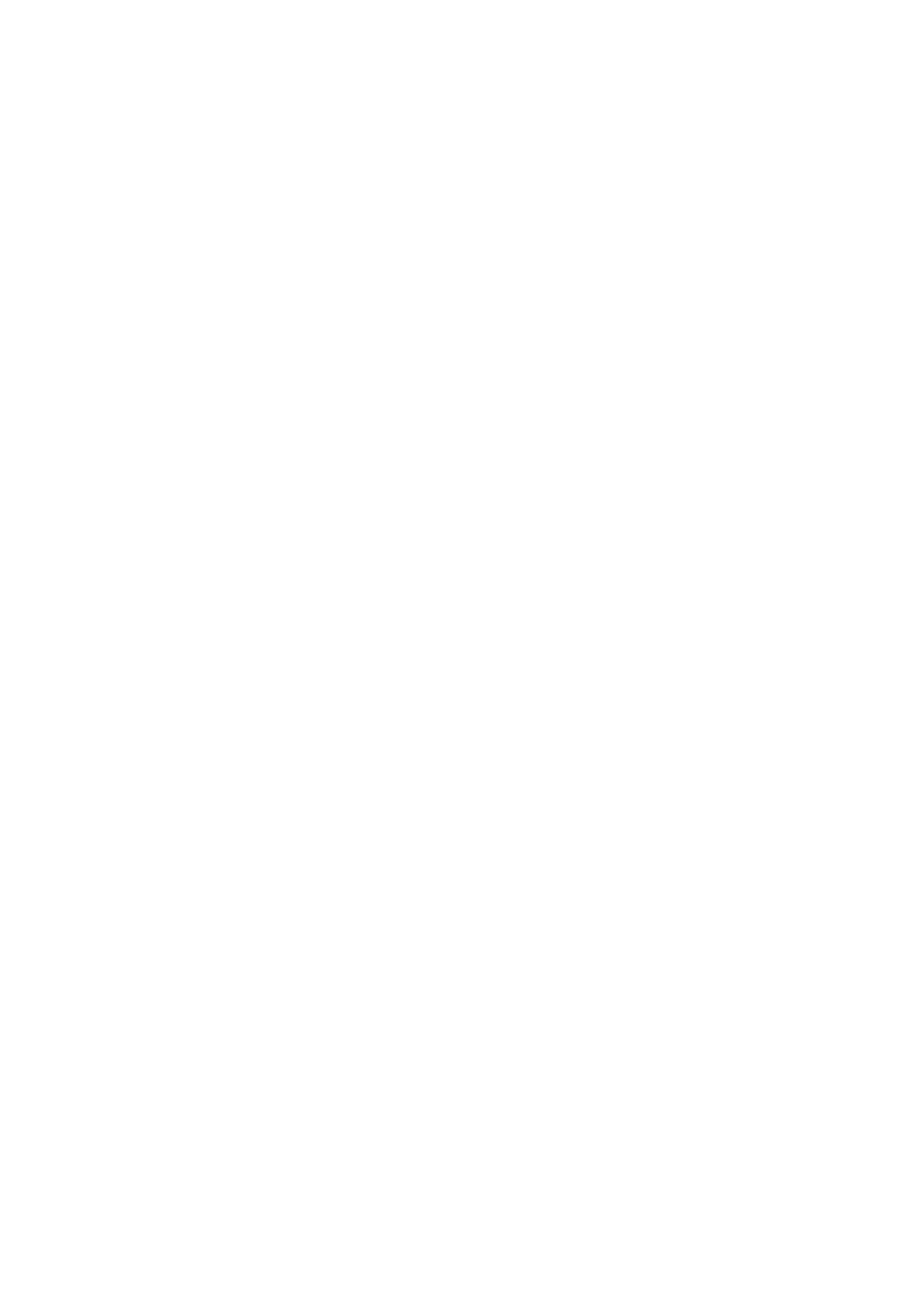## **2.INPUT DATA DESCRIPTION**

As previously stated, the input data for the 2015 database mirrors that in GPWv3. The specificity of these inputs varies greatly by country due to factors such as: date of most recent census, administrative level at which population and spatial data are released, degree to which the boundaries and population inputs match spatially, the relationship between the number of administrative units and the country land area, among other influences. All inputs are divided between two categories: boundary data and population data, as described in more detail below.

#### **2.1 BOUNDARY INPUT SOURCES**

Geographic Information System (GIS) data sets of either administrative or statistical (census) reporting units are produced by national statistical and mapping agencies, research projects, and commercial data vendors. GPWv3 relied on a combination of publicly available boundary data sets and additional boundaries from commercial data vendors or statistical agencies that sell spatial data on license. The level of the spatial inputs utilized in GPWv3 was constrained to the level for which matching population data was available, which varies substantially by country. Levels are commonly ranked from low to high, where the lowest level (level one), refers to the first subnational administrative level below the national one, with higher levels representing subsequently finer administrative levels within each country.

In general, while there is no consistent pattern between countries with regard to the number of administrative units, there tend to be higher levels available for more developed countries. Differences in administrative levels that can be used to generate our estimates are due in part, to data availability – i.e., population and spatial inputs for the highest-level units are not always available or usable. In addition, the designation of administrative units is sometimes ambiguous. Often, administrative units are based on historic boundaries that are based on geographic and political features that were once historically important but which no longer translate to necessarily meaningful divisions. It also should be noted that for statistical data-reporting, some countries utilize geographic regions that serve no administrative purpose and therefore do not match the administrative boundaries. As demonstrated by Map 2.1, the number of administrative units included in GPWv3 varies greatly between countries and is not necessarily proportional to the land area of a nation.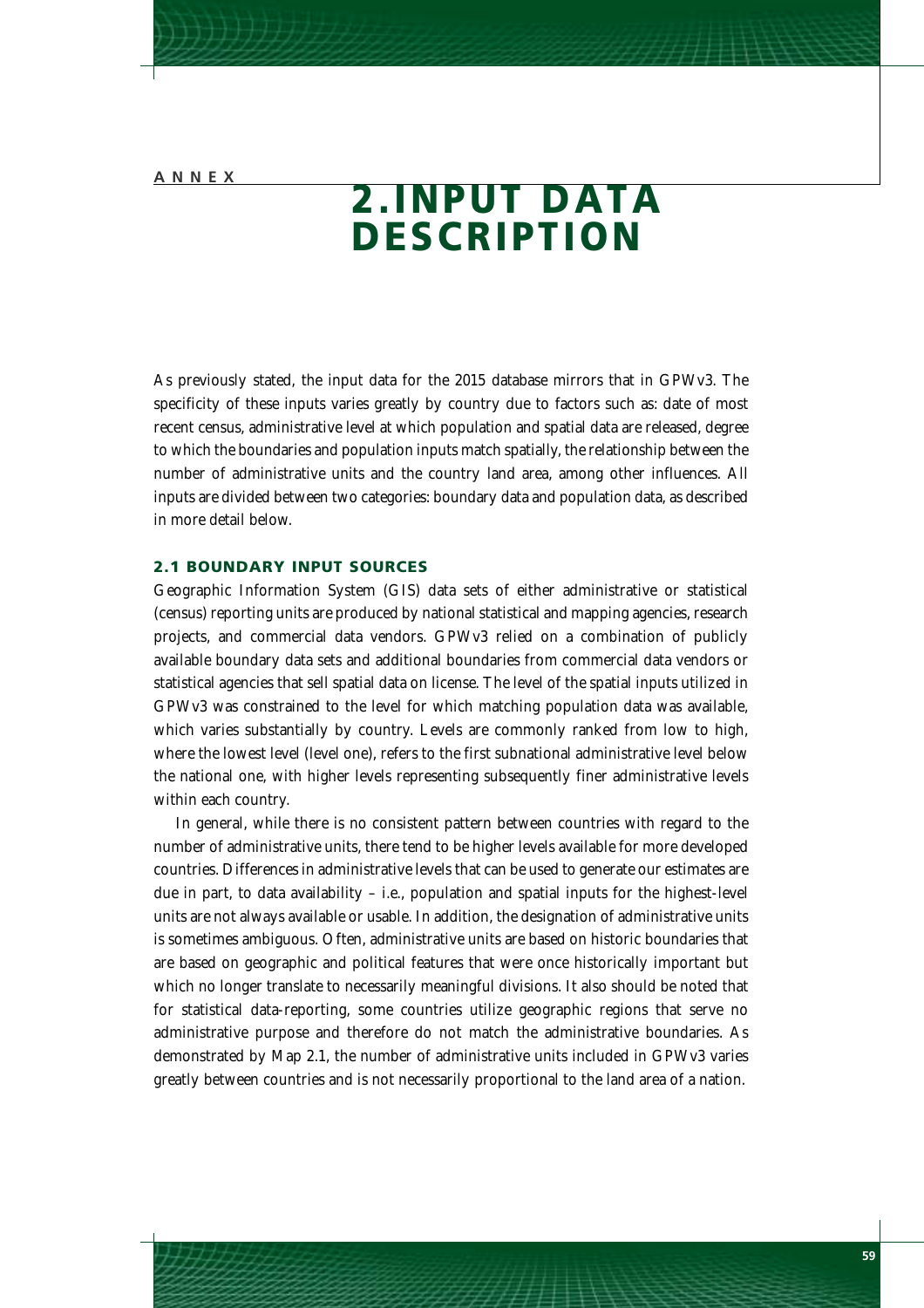



The degree of resolution of administrative units provides a good representation of this variability in the number of administrative units. Resolution is calculated as:

#### $\sqrt{\frac{2}{\pi}}$  (country area) / (number of units)

Resolution is to some extent determined by the geographic size and average population density of a country. Smaller countries have a relatively higher resolution even before adjusting for the number of administrative units. In other words, the national extent of a small country may already be smaller than an administrative unit of another country. Slovenia is an example of a small country with one of the highest resolutions both because of geographic size and number of units. Conversely, many countries with vast, mostly uninhabited areas tend to have large administrative units resulting in very low resolution (e.g. Mongolia, Libya).

Additionally, the presence of relatively densely distributed populations generally necessitates a larger number of administrative units than a more sparsely populated country of equivalent size. This results in higher relative resolution. For example, India is much more densely populated and has higher resolution than similarly sized, but sparsely populated Algeria.

Low resolution can be a result of inadequate data, in which higher resolution administrative units boundaries exist, but were simply not available for this project. It can

**[**

 $\overline{\mathbf{z}}$ 

**]**

 $\Rightarrow$ 

 $\circ$  $\overline{z}$  $\circ$ 

 $\triangleleft$  $\Rightarrow$  $\circ$ 

MAPPING GLOBAL URBAN AND RURAL POPULATION DISTRIBUTIONS

 $\Rightarrow$ 

 $\circ$ 

 $\overline{z}$ 

 $\triangleleft$ 

 $\overline{z}$  $\triangleleft$  $\propto$  $\overline{a}$ 

 $\circ$ . o,  $\overline{z}$ 

 $\prec$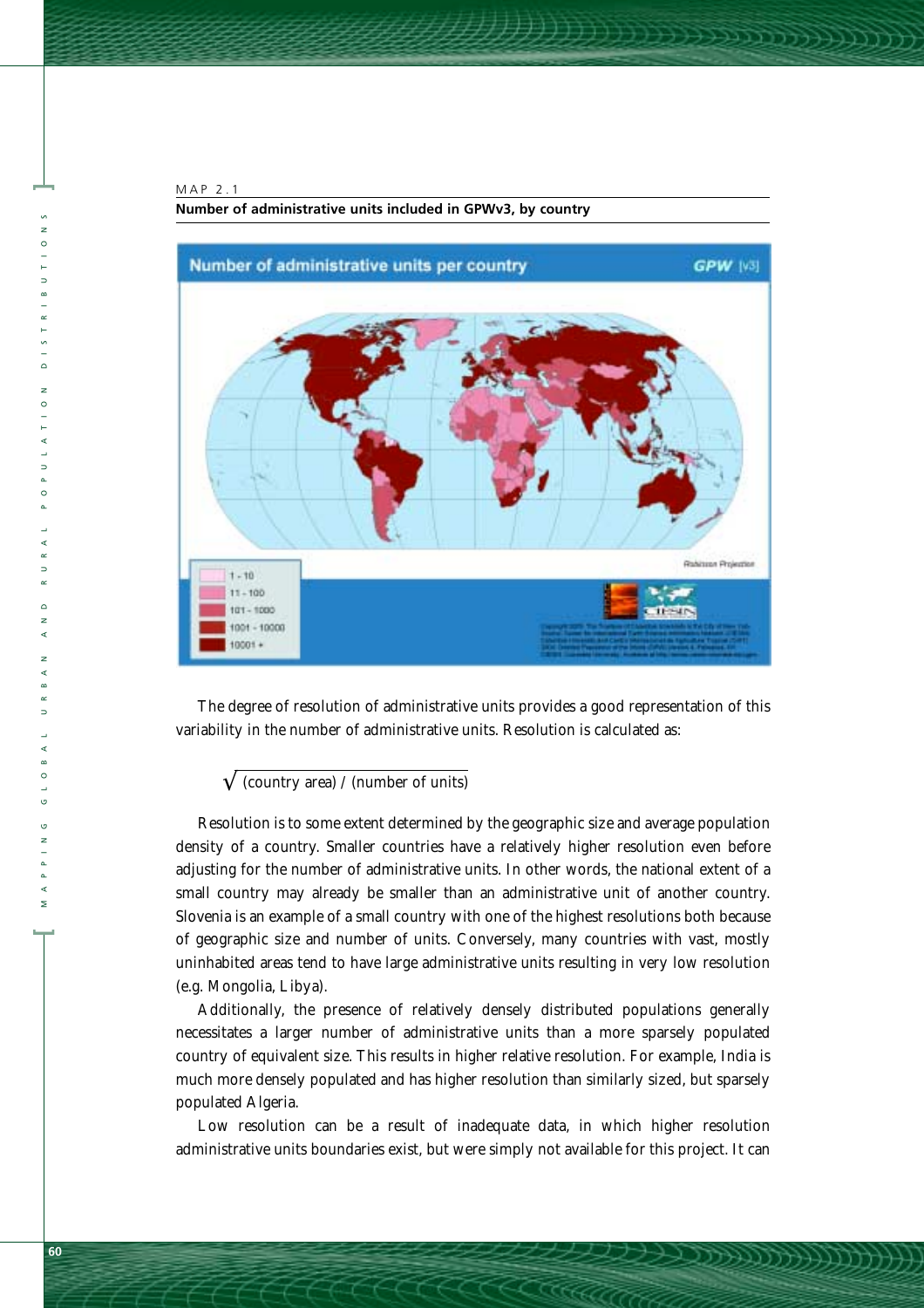also stem from a combination of data quality, geographic and population density issues. As a comparison, Mongolia and Saudi Arabia have similarly low resolution, but for different reasons.

These two countries are similar in geographic size, but Mongolia has approximately one tenth the population size of Saudi Arabia. The measure of average persons per administrative unit for Mongolia was 108 in 2000, but 672 in Saudi Arabia. Since we would expect higher resolution in more highly populated areas, the data quality for Saudi Arabia is considered to be inferior to that of Mongolia. For Saudi Arabia, more detailed administrative units would help considerably in the precise representation of population distribution.

Table 2.1 demonstrates the countries with the highest and the lowest available resolution (excluding countries and areas smaller than 10,000 square kilometres in size, many of which consist of only one administrative unit).

**Countries with the highest and lowest available resolution**

| 10 lowest resolutions  | Кm  | 10 highest resolutions | Km   |  |
|------------------------|-----|------------------------|------|--|
| Saudi Arabia           | 386 | Slovenia               | 0.01 |  |
| Chad                   | 298 | Malawi                 | 1.84 |  |
| Mongolia               | 265 | Switzerland            | 3.21 |  |
| Angola                 | 264 | South Africa           | 3.54 |  |
| Libyan Arab Jamahiriya | 254 | France                 | 3.66 |  |
| Svalbard               | 246 | Slovakia               | 3.87 |  |
| Algeria                | 219 | Ireland                | 4.09 |  |
| Sudan                  | 171 | Portugal               | 4.49 |  |
| Yugoslavia             | 159 | Indonesia              | 4.65 |  |
| Botswana               | 156 | Hungary                | 5.23 |  |
|                        |     |                        |      |  |

TABLE 2.1

Within a given country, the mean resolution (across administrative units) depends considerably on a combination of geographic and demographic characteristics, some of which have been described above. Thus, mean resolutions are not always comparable between countries. For example, level-three administrative units in Canada can vary from a small, densely populated city-district to large tracts of uninhabited land whereas the same administrative level in the continental United States varies much less in area.

By continent, the average level and total number of administrative units used are shown in Table 2.2. There are clear differences, with Europe, Oceania, and North America having higher average resolutions. All continents, however, have some countries with highresolution data, leading to a large number of units for each continent. As compared to the first version of GPW, undertaken a decade ago, there is nearly a 20 times improvement in GPWv3.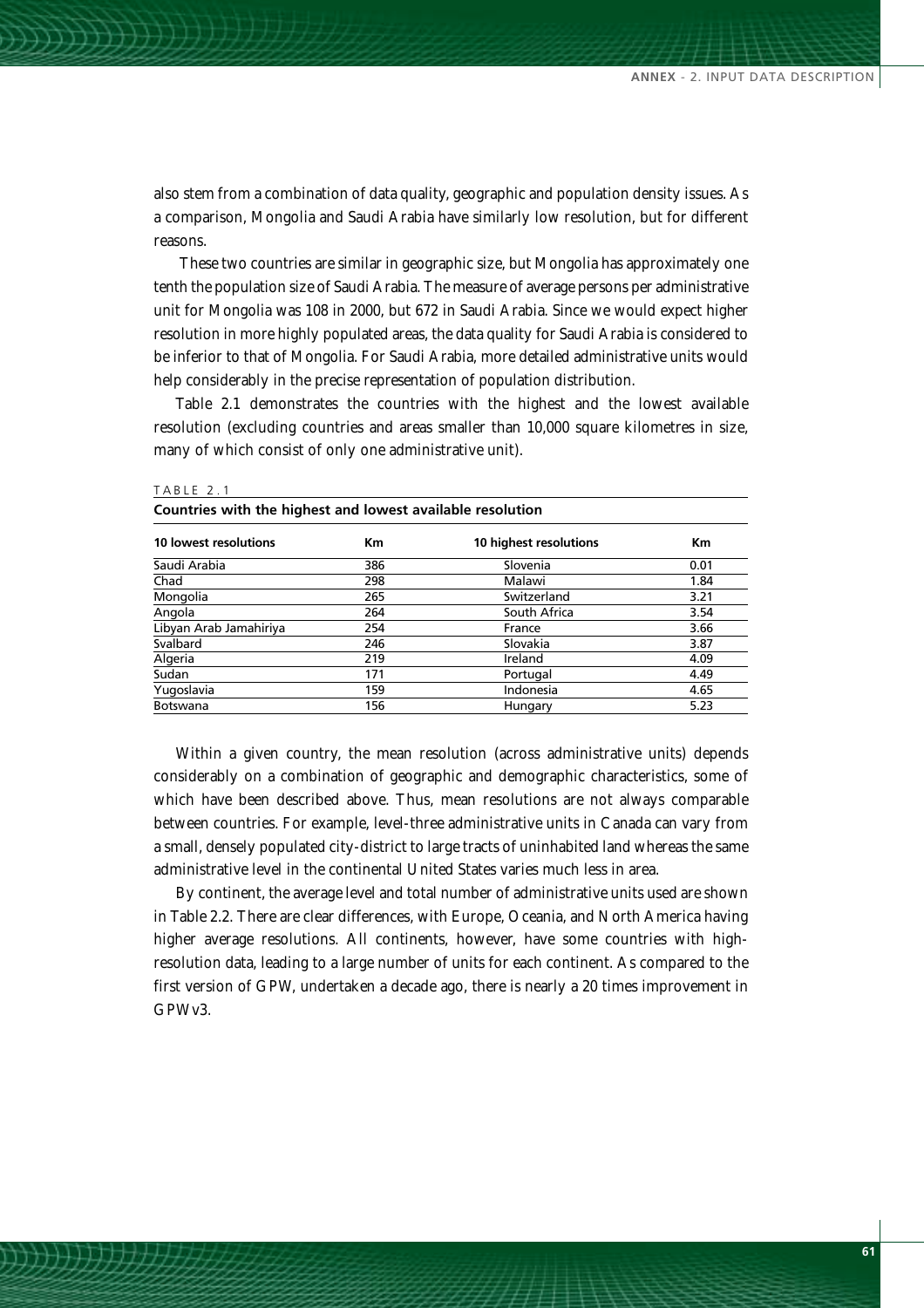#### TABLE 2.2

**]**

 $\overline{z}$  $\circ$ 

 $\Rightarrow$  $\frac{8}{1}$  $\ddot{a}$  $\frac{5}{1}$  $\overline{\phantom{a}}$  $\overline{z}$  $\circ$  $\overline{a}$  $\vdash$  $\triangleleft$  $\overline{a}$  $\Rightarrow$  $\overline{a}$  $\circ$  $\Delta$ L.  $\prec$  $\alpha$  $\Rightarrow$  $\alpha$  $\overline{a}$  $\overline{z}$  $\triangleleft$  $\overline{z}$  $\prec$  $\omega$  $\simeq$  $\Rightarrow$ 

MAPPING GLOBAL URBAN AND RURAL POPULATION DISTRIBUTIONS

| Average level and total number of administrative units, by continent |                                                |                               |                              |                             |  |  |
|----------------------------------------------------------------------|------------------------------------------------|-------------------------------|------------------------------|-----------------------------|--|--|
| 10 lowest resolutions                                                | <b>Mode of administrative</b><br><b>Levels</b> | Sum of the<br>Number of units | Average<br><b>Resolution</b> | Average<br>Persons per unit |  |  |
| Africa                                                               |                                                | 109,172                       | 16                           |                             |  |  |
| Asia                                                                 |                                                | 99,781                        | 18                           | 36                          |  |  |
| Europe                                                               |                                                | 98,926                        | 15                           |                             |  |  |
| North america                                                        |                                                | 74,527                        | 17                           | 6                           |  |  |
| Oceania                                                              |                                                | 2.191                         | 62                           | 14                          |  |  |
| South america                                                        |                                                | 15,150                        | 34                           | 22                          |  |  |
| World total                                                          |                                                | 399,747                       | 18                           | 15                          |  |  |

#### **2.2 POPULATION INPUT SOURCES**

Population data were collected for each country via national statistical agencies and census bureaus. The most recent year and most detailed administrative level were acquired whenever possible. A large portion of the data was publicly available, however it was also necessary to purchase population information for many areas. Population data constraints such as censuses occurring in different years and inconsistent data availability result in disparities related to the most recent population data year employed for each country. This is illustrated by Map 2.2 below.

#### MAP 2.2

**Year of the most recent census data available, by country**



**[**

Σ

 $\triangleleft$  $\alpha$  $\circ$  $\circ$  $\circ$  $\overline{z}$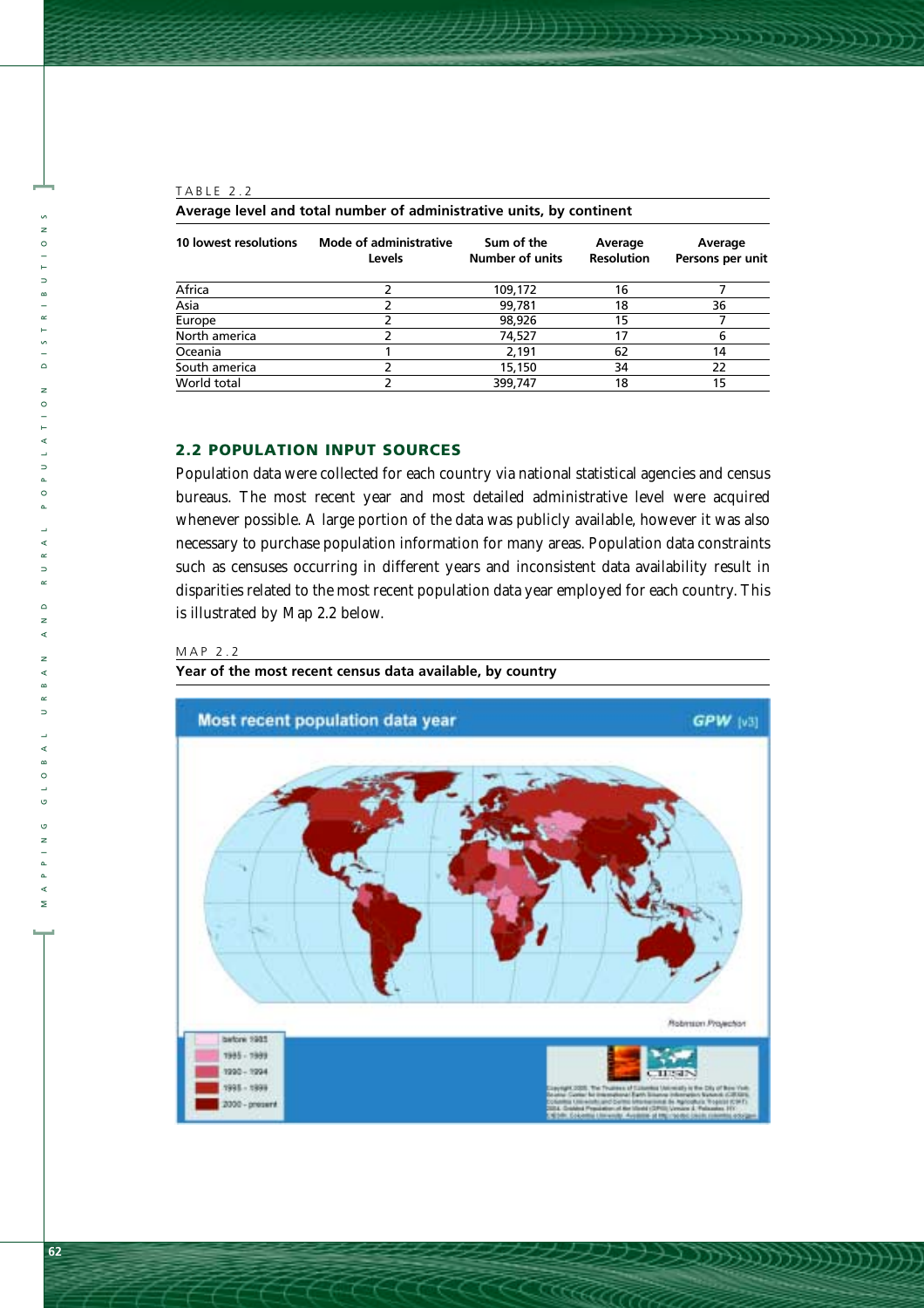Where possible, two data points were collected as close to the target years of 1990 and 2000 as possible. Obviously, the closer the data points were to 1990 and 2000, the less interpolation was required.

The greatest source of uncertainty in the dataset occurred in cases where the available population data was far from the target years, and where only one population data year was available.

Countries with only one data point occurred most often in areas where new data obtained for GPWv3 was at a higher spatial resolution than in past GPW iterations, thus affecting our extrapolation method (see section 3.2). Map 2.3 displays the number of population data years employed globally.

#### MAP 2.3



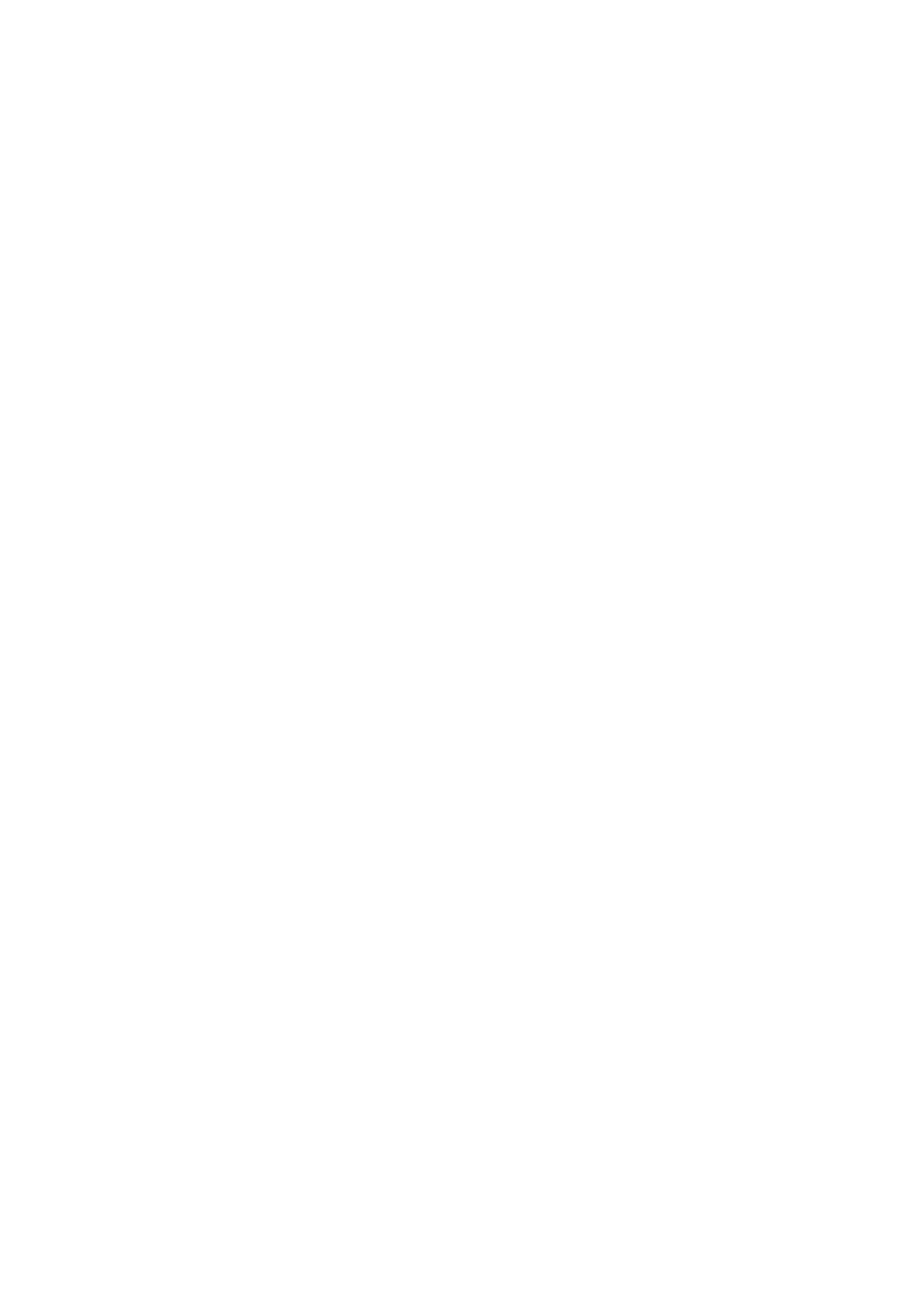## **3.METHODOLOGY**

In the following paragraphs we describe the methodology used to create the *GPW2015*, both in terms of the gridding approach used to produce the final raster grids, and in terms of the extrapolation methodology used to calculate the population distribution in 2015.

#### **3.1 THE GRIDDING APPROACH**

The GPWv3 administrative and population input data were used to produce raster grids demonstrating the estimated number of people residing in each grid cell. When the administrative units are converted to grids it is possible for more than one unit to fall into the same grid cell and for some units to be smaller than a single grid cell. To ensure that no administrative information is lost in the gridding process, we implemented a proportional allocation of population from administrative units to grid cells. Proportional allocation works on the assumption that the variable being modelled – in this case population – is distributed evenly over the administrative unit. Grid cells are assigned a portion of the total population for the administrative unit they fall within, dependent on the proportion of the area of administrative unit that the grid cell takes up. A simple example of proportional allocation (also known as areal weighting) would be an administrative unit with a population of 5 000 that is filled exactly with 100 grid cells. For this case, each grid cell would be assigned a population of 50. In the creation of the population grids, the actual implementation of areal weighting uses the administrative unit's population density and the area of overlap between administrative unit and grid cell to calculate each unit's contribution to the cell population total (further description is given in Deichmann *et al.*, 2001, and a comparison between this and other methods is given in Deichmann, 1996).

#### **3.2 EXTRAPOLATION METHODOLOGY**

The methodology for the extrapolation of population data to 2015 is similar to that used for extrapolating population data in GPWv3 to 1990, 1995, and 2000. In both instances, the population inputs were collected for the most recent years and smallest sub-national units. The majority of these data were obtained via national censuses or official estimates. For the *GPW2015*, the official population estimates were then extrapolated forward by computing an average annual geometric growth rate that was then applied to the most recent population data. Because population numbers do not typically rise or fall in a linear fashion, a geometric growth rate was calculated for these estimates.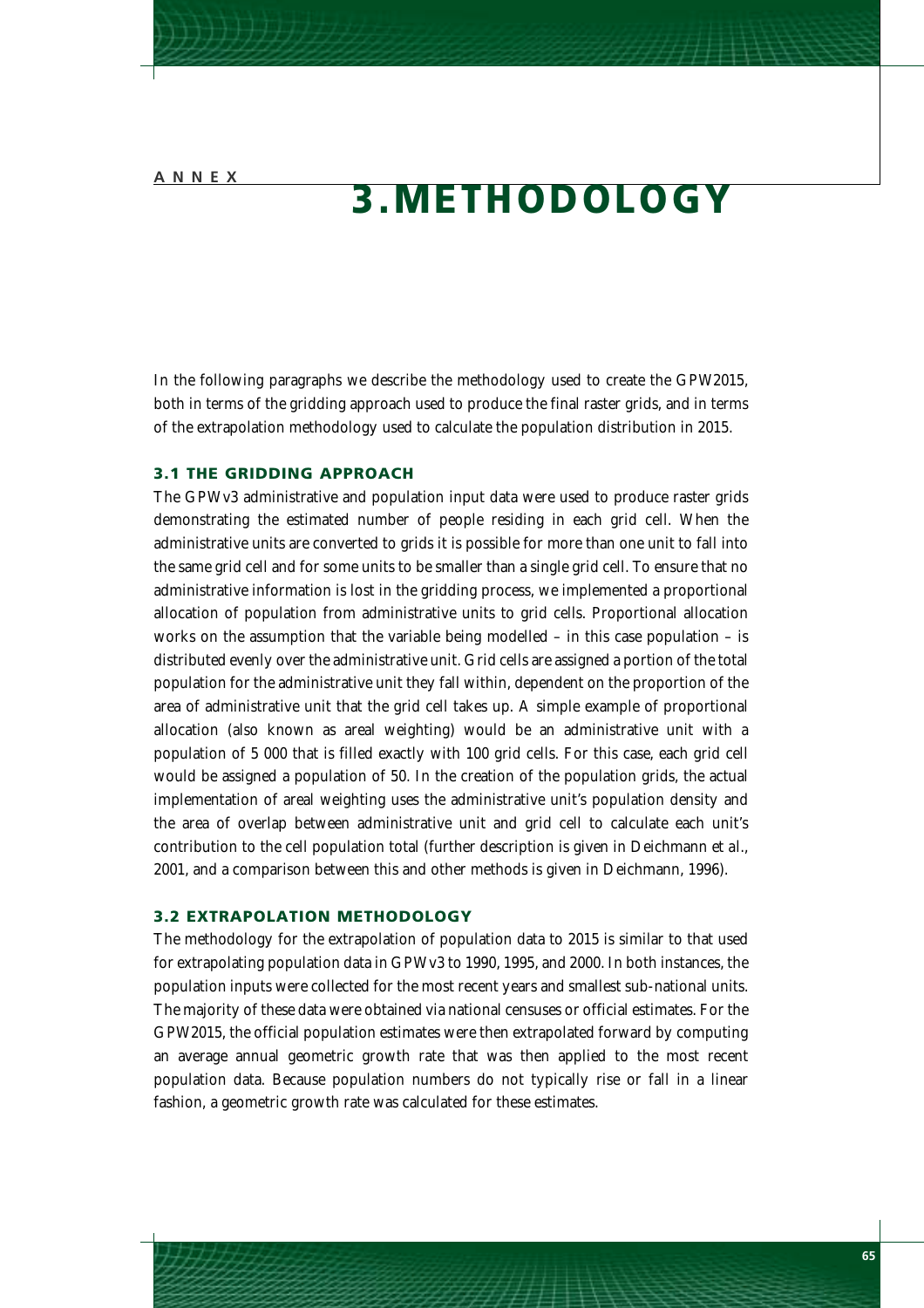The formula employed for calculating the growth rate is:

$$
r = \frac{LN\left[\left(P_{2}/P_{1}\right)\right]}{(t_{2}-t_{1})}
$$

where,  $LN =$  the natural log, P1 and P2= population counts for the first and second reference years,  $t_1$  and  $t_2$  = time periods 1 and 2.

Hilder Company

The forward extrapolations are thereby computed with the following formula:

$$
e^{rt} \, {}^*P_1
$$

**]**

 $\circ$ 

 $\Rightarrow$  $\frac{8}{1}$ 

 $\frac{5}{2}$  $\overline{a}$  $\overline{z}$  $\circ$ L.  $\triangleleft$  $\Rightarrow$  $\overline{a}$  $\circ$ 

MAPPING GLOBAL URBAN AND RURAL POPULATION DISTRIBUTIONS

L.  $\triangleleft$  $\alpha$  $\Rightarrow$  $\alpha$  $\overline{a}$  $\overline{z}$  $\triangleleft$  $\overline{z}$  $\triangleleft$  $\omega$  $\propto$  $\overline{a}$ 

where,  $r=$  the geometric growth rate (as defined above),  $t=$  the number of years the initial estimate will be projected forward/backward,  $P_1$ = population counts for the first reference year.

These extrapolations are not meant to be formal projections. As indicated initially, this is an extrapolation method that is commonly used for short-term projections and is not typically employed for longer-term projections because it lacks information useful for the longer-term adjustments to population composition and dynamics. The growth rates are held constant and the populations are accordingly estimated for 2015 without the aid of additional information. In the next section, we address when and under what circumstances adjustments – beyond that of adjusting the national population totals to the UN medium-run project – were made.

**[**

 $\mathsf{\Sigma}$ 

 $\triangleleft$  $\circ$ .  $\circ$  $\overline{z}$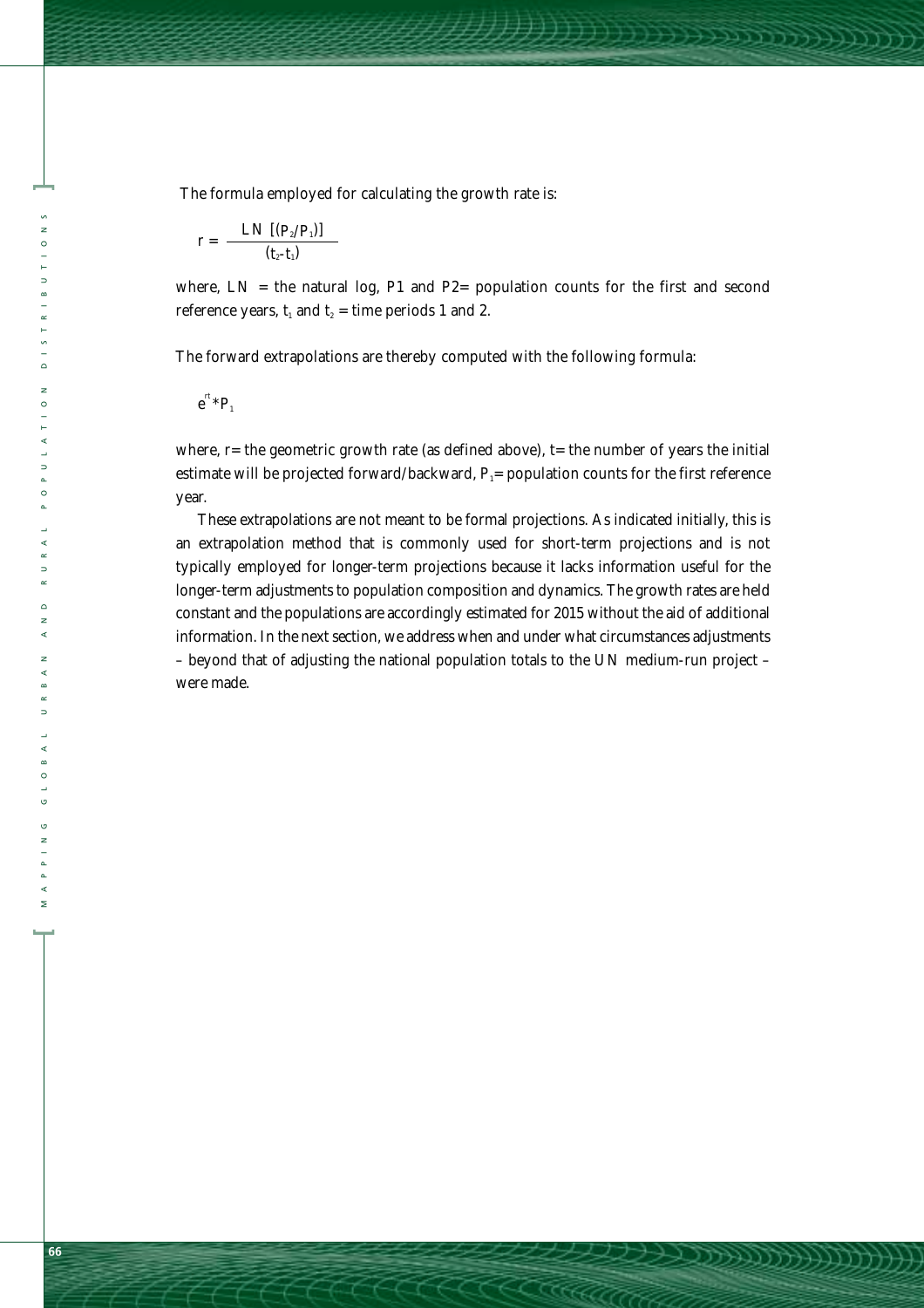### **4.EXTRAPOLATION PROBLEMS AND SOLUTIONS**

In a number of instances, outstanding obstacles impeded our use of the above methodology for growth rate and projection calculations. Problems were dealt with on a case-by-case basis. Descriptions of the setbacks we encountered and explanations of our solution procedures are described below.

#### **4.1 IRRECONCILABLE BOUNDARY DIFFERENCES**

In general, geographic boundaries are not static. Unfortunately, however, if an administrative unit changes size or shape between two data years it is impossible to use the above method to calculate a population growth rate for that particular unit. Thus, when faced with irreconcilable boundary differences between two data years, we implemented a three-tiered approach for determining a growth rate to be used in the population projections:

- (a) Whenever viable, we created hybrids of the administrative unit polygons (and their associated population figures) in order to form matching subnational datasets for two time periods. In instances where hybrids were created, our administrative units do not match those politically defined by the country of origin, but are still spatially and demographically accurate.
- (b) If a polygon-based hybrid was impractical, the next step was to consider using a coarser administrative level to calculate the growth rate. For example, if there were substantial boundary changes at the second administrative level, but the first administrative level remained unchanged, then a growth rate was computed at the first administrative level and applied to the higher resolution data.
- (c) When neither option (a) nor (b) were feasible, national level growth rates were calculated using United Nations population estimates and projections (UN, 2001). These rates were then uniformly applied to the most detailed and recent subnational data at our disposal. In cases were we suspected the data to be largely erroneous, United Nations derived growth rates were implemented as well.

Map 4.1 illustrates countries for which we used subnational growth rates or, where necessary, national growth rates.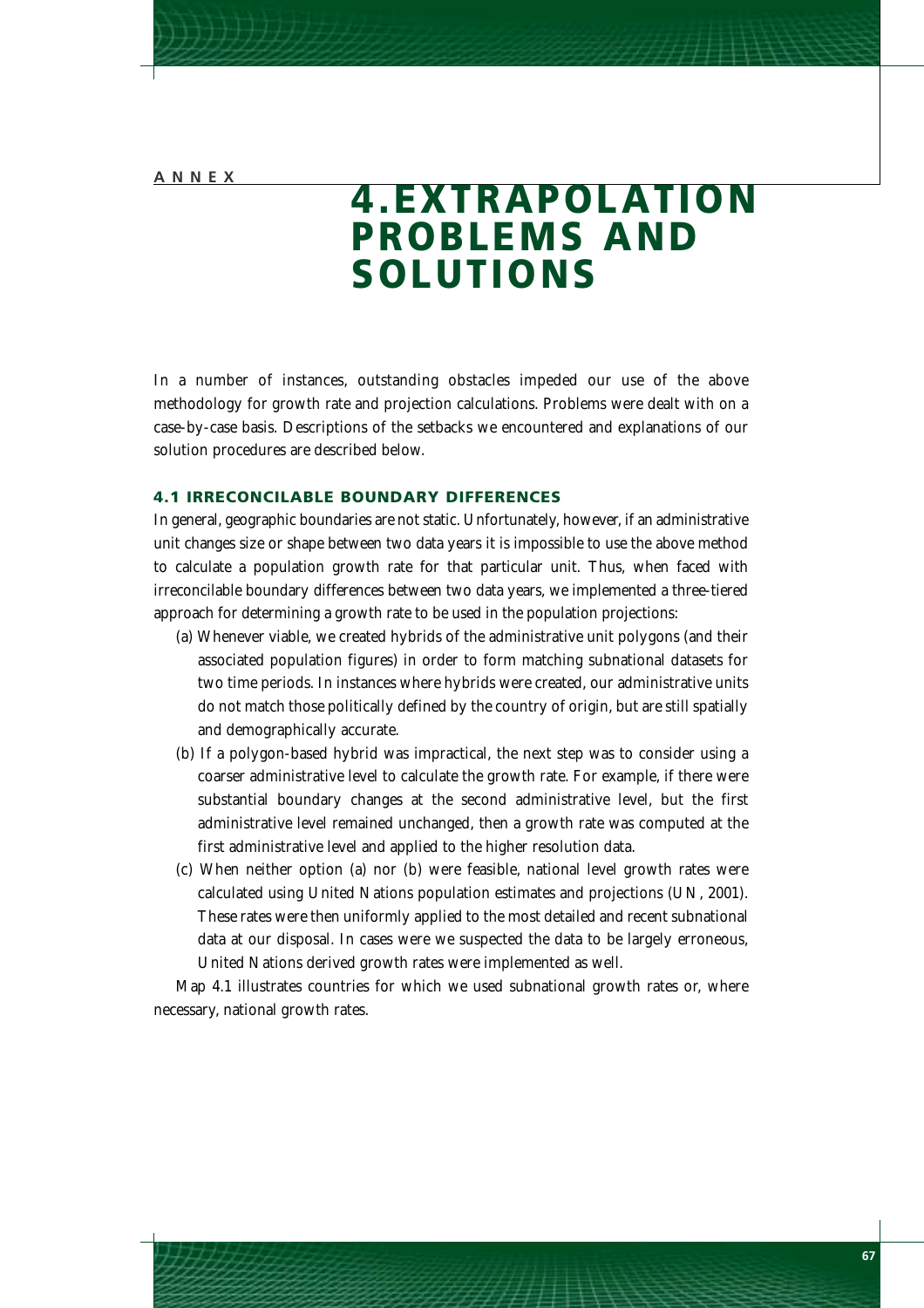

**]**

 $\Rightarrow$ 

 $\overline{a}$  $\overline{z}$  $\circ$ 

 $\Rightarrow$  $\circ$ 

MAPPING GLOBAL URBAN AND RURAL POPULATION DISTRIBUTIONS

 $\circ$  $\overline{z}$ k

 $\Rightarrow$ 

 $\circ$ ಀ o, z

∢  $\Rightarrow$ 



**Number of countries for which sub-national versus national growth rates were used**

#### **4.2 MIXED ADMINISTRATIVE LEVEL SPATIAL AND POPULATION DATA**

Administrative and population data are often collected and released by separate governmental offices as well as in unconnected years. Because the two types of data are not published together, a matched dataset at the lowest available administrative level may be unattainable. In this situation, two potential data scenarios occur:

- (a) *The population data are at a smaller administrative level than the spatial data*. When this situation transpired, it was necessary to aggregate the population data to the coarser level of the spatial data. As a result, we were unable to use the more detailed level of population data and will continue to be incapable of doing so until spatial data are made available at the same level. For example, if we had population estimates for the Delaware counties of Kent, New Castle, and Sussex but only had spatial boundaries for the state of Delaware, it would be necessary to combine the population figures up to the state level.
- *or*
- (b) *The spatial data are at a smaller administrative level than the population data*. Under these circumstances, the population growth rate for the larger unit could be applied to the smaller spatial units it encompassed. In this scenario, the more detailed geographic level was maintained. For example, if we only had population estimates for the state of Delaware but had spatial boundaries for counties of Kent, New Castle, and Sussex, we could calculate a Delaware growth rate and apply this same rate to each of the three counties.

**[**

 $\overline{\mathbf{z}}$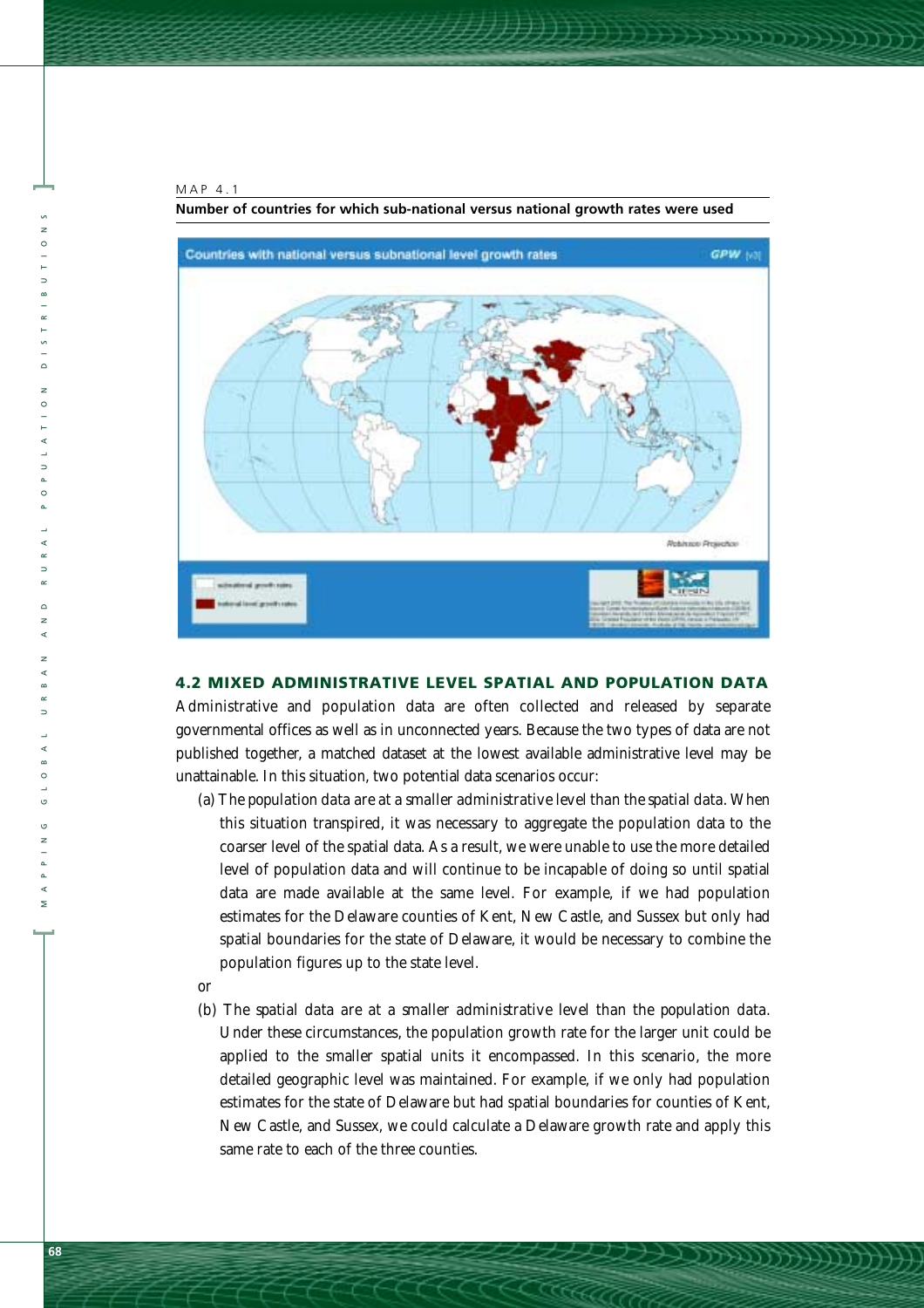#### **4.3 PARTICULARLY HIGH POPULATION GROWTH RATES**

Local area estimates of population are bound to have higher levels of error than larger units: rapid growth appearing in a small region would be absorbed by estimates of a larger region; and small area rates of growth may be unlikely to persist in the long-run. Rather, they may be localized in space and time. Even over a ten-year period highly localized growth may not be sustained. Thus, there is an optimal level of the administrative data at which to apply rates of growth, neither too coarse nor too fine. In general, if a country has very high-resolution data (such as level four or five), we do not use that information as the basis of the growth rate, rather we use a coarser unit (e.g., counties rather than tracts in the US) and apply those growth rates for the units that nest beneath it.

We used a benchmark growth rate of five percent, because such a high level of growth is unusual for large administrative units (e.g. countries). Similar benchmarks have been implemented by the World Bank in a comparable exercise, in the *World Development Report* (WDR, 2002).

- (a) If population growth rates were higher than five percent for *less than* ten percent of all administrative units in a given country, growth rates were manually set to the five percent benchmark for the administrative units concerned.
- (b) If population growth rates were higher than five percent for *more than* ten percent of all administrative units in a given country, we suspected that the data were too flawed or unreliable to use; and United Nations–derived growth rates were implemented as explained in section 4.1c of this annex.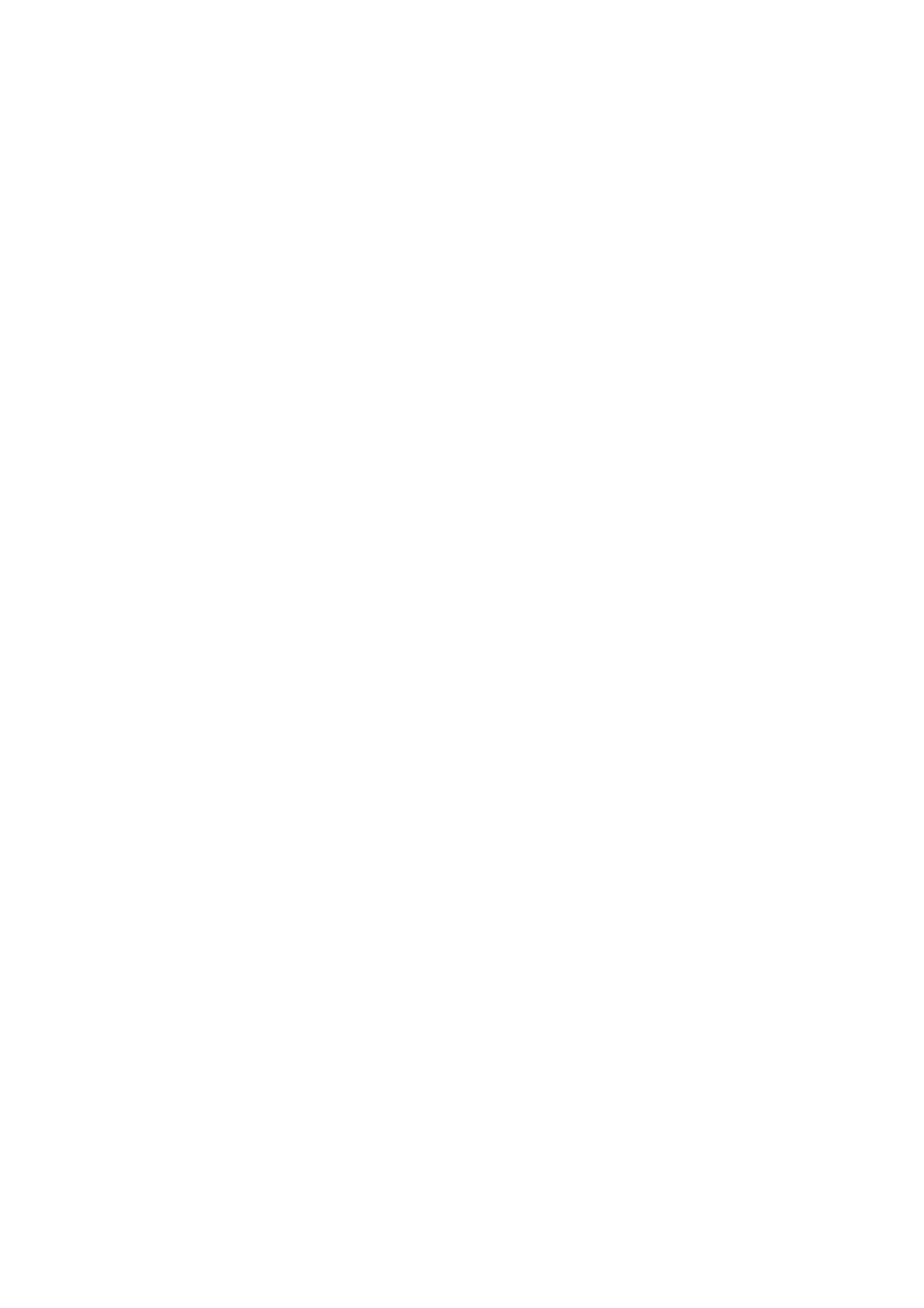## **5.CONCLUSION**

The *Gridded Population of the World: Future Estimates, 2015* is a useful tool in conjunction with the UN 2015 projections as it shows a future scenario of the spatial distribution of populations. As already stated outright, this method has limitations for even short-run forecasting. Future investments should include further data development such that more rigorous estimates of future population, along with estimates of associated uncertainty, can be made at a subnational level.

When shown with urban area extents for 2000, it is possible to see how the urban areas might grow over the next decade both in spatial extent and in population density compared to the year 2000. Map 5.1 shows scenarios for select urban areas from CIESIN's Global Rural-Urban Mapping Project database. They clearly emerge as much more densely populated than surrounding rural areas. Further improvements in resolution to the underlying population and boundary data will make it possible to gain greater insight in the expected future population of urban areas, and current and future peri-urban areas.

Data constraints result in varying degrees of accuracy in the projected estimates between countries, making comparisons difficult in some circumstances, particularly for parts of Africa and Asia – two regions of high concern for future urban and rural development. Recent investments in more timely, high-resolution, reliable population and boundary data have been made in many countries, such as Malawi, South Africa, Cambodia, Indonesia and Kenya. Using these countries as models for other nations in the same regions to follow, would go a long way to contributing to regional and global efforts to understand current and future population dynamics in urban and rural areas.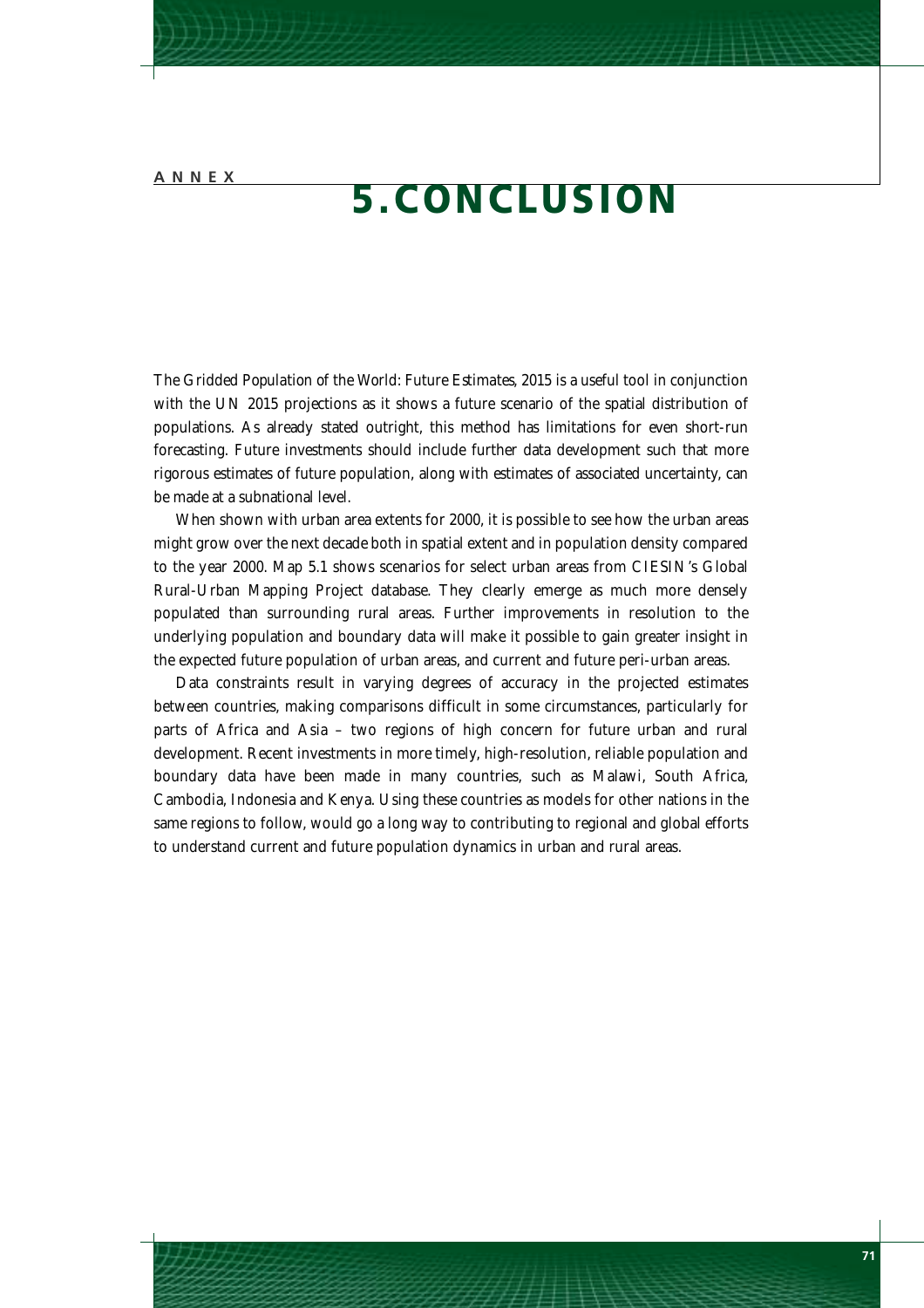#### MAP 5.1

**Population density projections for the year 2015 with a focus on selected urban areas**

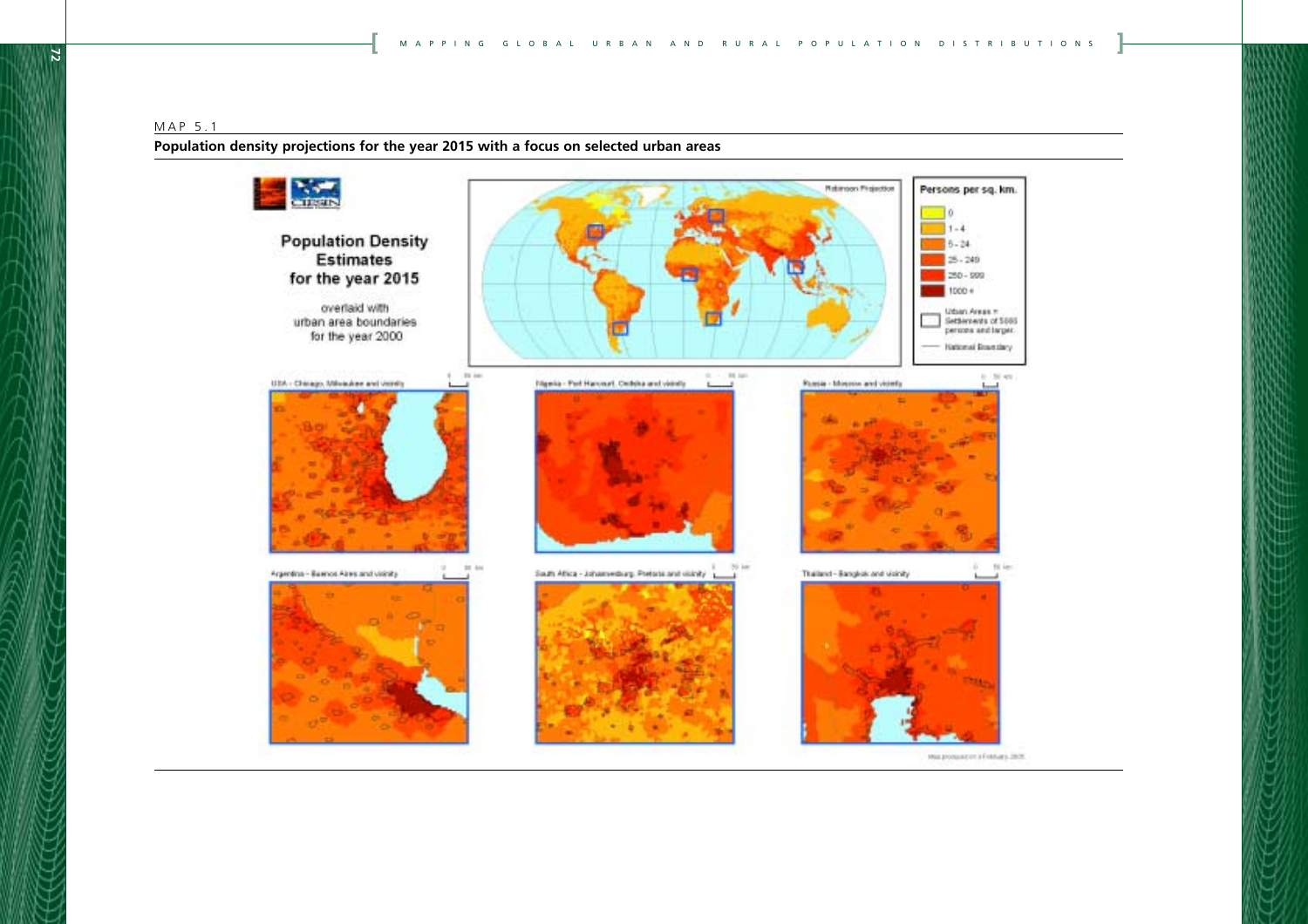#### **REFERENCES**

- **Balk, D. & Yetman, G.** 2004. *The global distribution of population: Evaluating the gains in resolution refinement*. (available at http://beta.sedac.ciesin.columbia.edu/gpw/docs/gpw3\_ documentation\_final. pdf)
- **Deichmann, U., Balk, D. & Yetman, G.** 2001. *Transforming population data for interdisciplinary usages: from census to grid* (available at: http://sedac.ciesin.columbia.edu/plue/gpw/GPW documentation.pdf)
- **Deichmann, U.** 1996. *A review of spatial population database design and modeling*. Technical Report TR-96-3, National Center for Geographic Information and Analysis, Santa Barbara.
- **National Research Council.** 2003. *Cities transformed: demographic change and its implications in the developing world*. Panel on Urban Population Dynamics, Eds. M.R. Montgomery, R. Stren, B. Cohen, & H.E. Reed, Committee on Population, Division of Behavioral and Social Sciences and Education. Washington, DC, The National Academies Press.
- **O'Neill, B., Balk, D., Brickman, M. & Ezra, M.** 2001. *A guide to global population projections*. Demographic Research 4(8): 199–288.
- **Tobler, W., Deichmann, U., Gottsegen, J. & Maloy, K.** 1997. *World population in a grid of spherical quadrilaterals*. International Journal of Population Geography, Volume 3, Issue 3, pp. 203–225.
- **United Nations Department of International Economic and Social Affairs.** 2001. *World population prospects: 2000 Revision*. Volume 1 [Comprehensive Tables]. New York.
- **United Nations.** 2002. *World urbanization prospects, the 2001 revision*. United Nations Publication sales No. E.02.XIII.16
- **United Nations.** 2003. *World population prospects, the 2002 revision*. United Nations Publication sales No. E.03.XIII.10
- **World Bank.** 2002. *World development report: Sustainable development in a dynamic world*. Washington DC.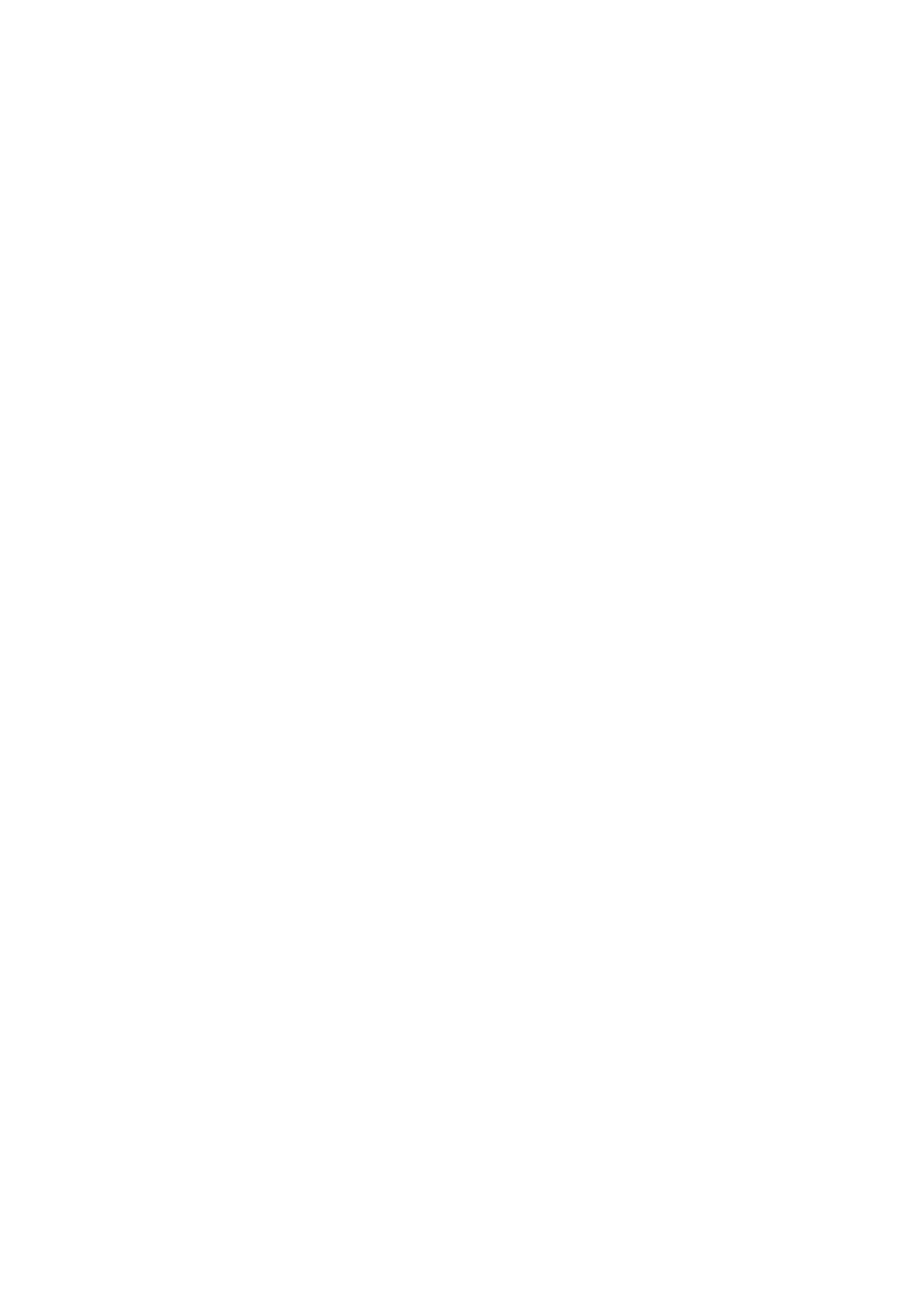#### **FAO ENVIRONMENT AND NATURAL RESOURCES SERIES**

- **1. Africover: Specifications for geometry and cartography, 2000 (E)**
- **2. Terrestrial Carbon Observation: The Ottawa assessment of requirements, status and next steps, 2002 (E)**
- **3. Terrestrial Carbon Observation: The Rio de Janeiro recommendations for terrestrial and atmospheric measurements, 2002 (E)**
- **4. Organic agriculture: Environment and food security, 2003 (E and S)**
- **5. Terrestrial Carbon Observation: The Frascati report on** *in situ* **carbon data and information, 2002 (E)**
- **6. The Clean Development Mechanism: Implications for energy and sustainable agriculture and rural development projects, 2003 (E)\***
- **7. The application of a spatial regression model to the analysis and mapping of poverty, 2003 (E)**
- **8. Land Cover Classification System (LCCS), version 2, 2005 (E)**
- **9. Coastal GTOS. Strategic design and phase 1 implementation plan, 2005 (E)**
- **10. Frost Protection: fundamentals, practice and economics- Volume I and II + CD, 2005 (E)**

#### **Availability: March 2005**

| <b>Ar</b> | Arabic      | <b>F</b> French     | <b>Multil</b> Multilingual |
|-----------|-------------|---------------------|----------------------------|
|           | C Chinese   | <b>P</b> Portuguese | * Out of print             |
|           | $E$ English | <b>S</b> Spanish    | ** In preparation          |



**The FAO Technical Papers** are available through the authorized FAO Sales Agents or directly from:

**Sales and Marketing Group - FAO Viale delle Terme di Caracalla 00100 Rome - Italy**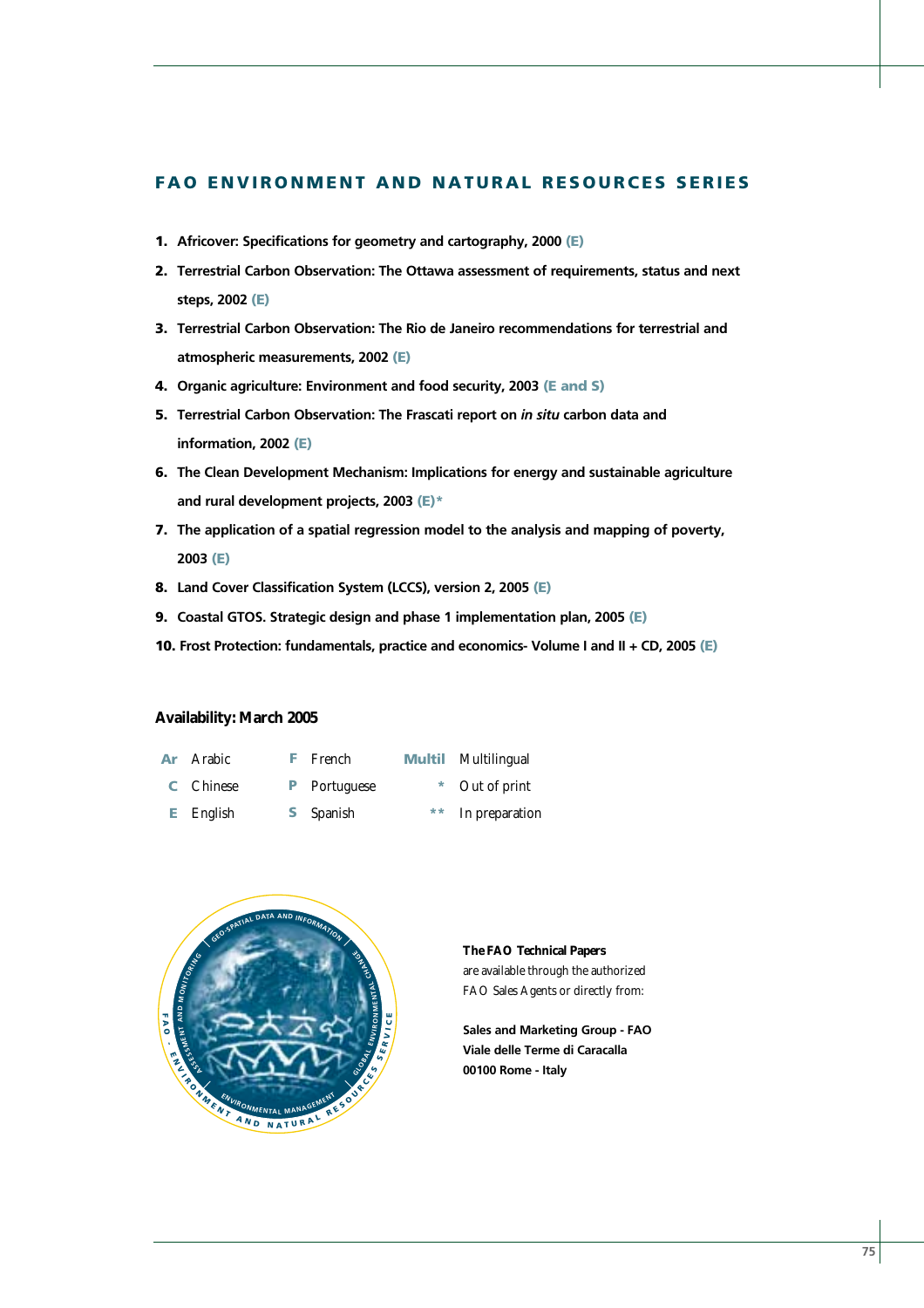#### **ENVIRONMENT AND NATURAL RESOURCES WORKING PAPERS**

- **1. Inventory and monitoring of shrimp farms in Sri Lanka by ERS SAR data, 1999 (E)**
- **2. Solar photovoltaics for sustainable agriculture and rural development, 2000 (E)**
- **3. Energia solar fotovoltaica para la agricultura y el desarrollo rural sostenibles, 2000 (S)**
- **4. The energy and agriculture nexus, 2000 (E)**
- **5. World wide agroclimatic database, FAOCLIM CD-ROM v. 2.01, 2001 (E)**
- **6. Preparation of a land cover database of Bulgaria through remote sensing and GIS, 2001 (E)**
- **7. GIS and spatial analysis for poverty and food insecurity, 2002 (E)**
- **8. Enviromental monitoring and natural resources management for food security and sustainable development, CD-ROM, 2002 (E)**
- **9. Local climate estimator, LocClim 1.0 CD-ROM, 2002 (E)**
- **10. Toward a GIS-based analysis of mountain environments and populations, 2003 (E)**
- **11. TERRASTAT: Global land resources GIS models and databases for poverty and food insecurity mapping, CD-ROM, 2003 (E)**
- **12. FAO & climate change, CD-ROM, 2003 (E)**
- **13. Groundwater search by remote sensing, a methodological approach, 2003 (E)**
- **14. Geo-information for agriculture development. A selection of applications. (E) \*\***
- **15. Guidelines for establishing audits of agricultural-environmental hotspots, 2003 (E)**
- **16. Integrated natural resources management to enhance food security. The case for community-based approaches in Ethiopia, 2003 (E)**
- **17. Towards sustainable agriculture and rural development in the Ethiopian highlands. Proceedings of the technical workshop on improving the natural resources base of rural well-being, 2004 (E)**
- **18. The scope of organic agriculture, sustainable forest management and ecoforestry in protected area management, 2004 (E)**
- **19. An inventory and comparison of globally consistent geospatial databases and libraries, 2005 (E)**
- **20. New LocClim, Local Climate Estimator CD-ROM, 2005 (E)**
- **21. AgroMet Shell: a toolbox for agrometeorological crop monitoring and forecasting CD-ROM, 2005 (E) \*\***
- **22. Agriculture atlas of the Union of Myanmar (agriculture year 2001-2002), 2005 (E)**
- **23. Better understanding livelihood strategies and poverty through the mapping of livelihood assets: a pilot study in Kenya, 2005 (E)**

#### **Availability: October 2005**

| Ar | Arabic    | <b>F</b> French     | <b>Multil</b> Multilingual |
|----|-----------|---------------------|----------------------------|
|    | C Chinese | <b>P</b> Portuguese | * Out of print             |
|    | E English | <b>S</b> Spanish    | ** In preparation          |



**The FAO Technical Papers** are available through the authorized FAO Sales Agents or directly from:

**Sales and Marketing Group - FAO Viale delle Terme di Caracalla 00100 Rome - Italy**

**]**

 $\Rightarrow$ 

 $\circ$  $\overline{z}$  $\circ$ 

 $\Rightarrow$  $\circ$ 

MAPPING GLOBAL URBAN AND RURAL POPULATION DISTRIBUTIONS **[**<br>**MAPPING GLOBAL URBAN AND RURAL POPULATION DISTRIBUTIONS** 

 $\circ$  $\overline{z}$ k

 $\Rightarrow$ 

 $\circ$ 

o,  $\overline{z}$ 

**d**  $\overline{a}$